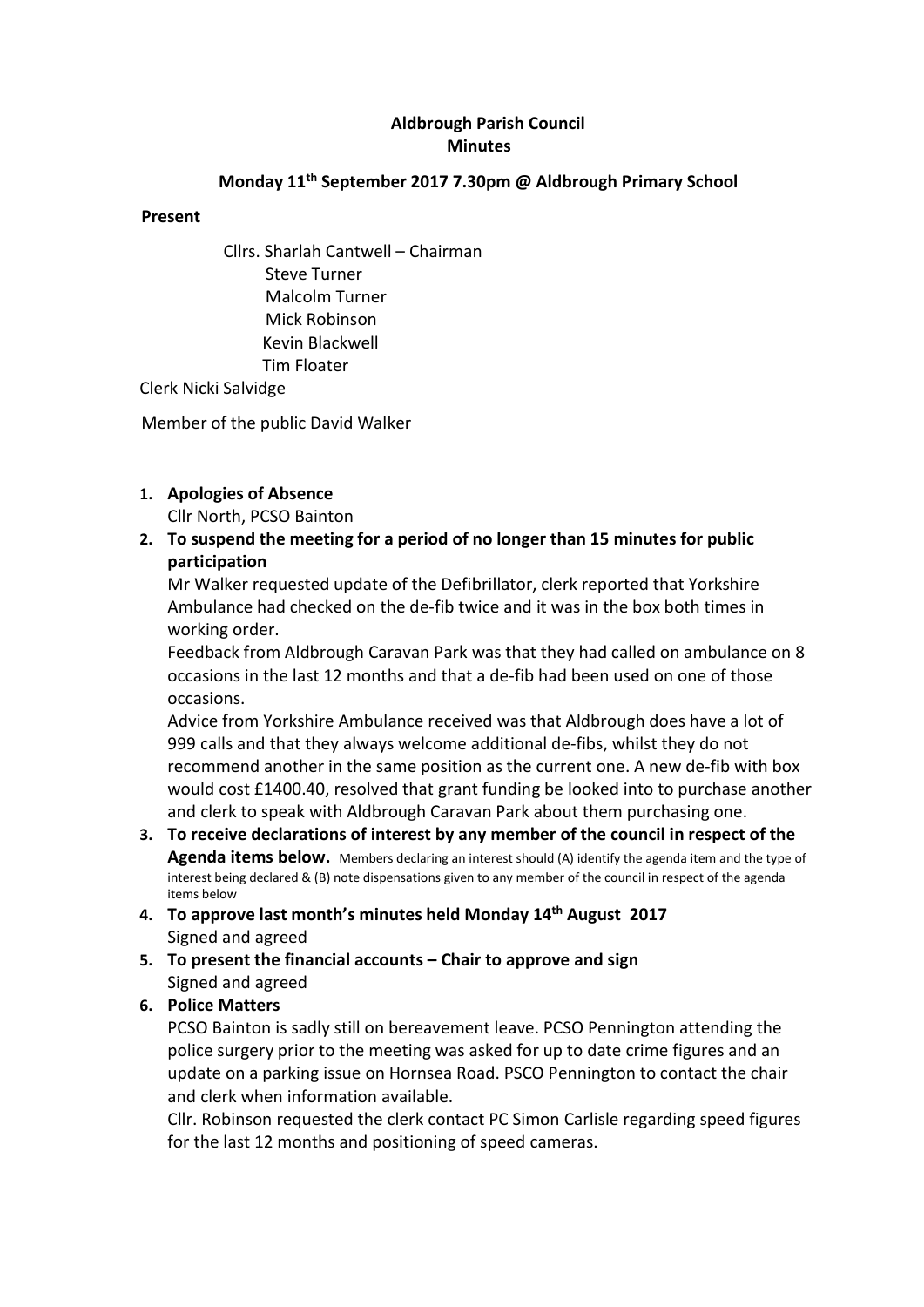# 7. Matters arising – Chair to receive updates on 'Resolves

Response from Bilton Parish Council – solar power speed sign showing speeds above 30mph cost £2400 plus instalment. Cllr Robinson to request grant funding to place one near to the Village Hall.

Cog – still awaiting replacement for Joel

Trees reported over street lights again

Queensmead snicket request sent for tree survey, reports of further branch falls. Headlands ERYC know nothing about suggested additional parking. Highways looking into this although they cannot give permission for parking on highway verge or amenity land. People wishing to gain vehicle access to their own property must apply for Vehicle Access Pack.

Camper van parking on the corner of Headlands Drive returned and causing a viewing obstruction at the junction with Headlands Road as is vehicle parking on the opposite corner

Police have clamped down on parking in the slip on Hornsea Road near junction with High Street. Request sent to sort out lining. Police also looking into

## 8. Planning Applications

16 High Street take tree down blocking light- Philip Murphy – No Objections 44 High Street Garage to rear – Mark Chapman – No Objections Plans for Elm Tree passed- Cllr Robinson read a piece form the Gazette in which states that planning see that on street parking on High Street will be acceptable as additional parking. All Councillors present feel this is totally unacceptable. Conversation over current planning policy in which a number of issues raised included; Parish Council and local people's concerns are no longer listened to and that it is felt that there is a definite divide and that Aldbrough is not considered as an important part of East Yorkshire. No consideration given to the village's sustainability. In not addressing adequate parking they are exacerbating current parking issues, encouraging on street Parking, of which there is no policing of in the village.

It was agreed that in speaking to other local councils Aldbrough is not the only council experiencing problems and the clerk was asked to send an e mail to other councils to gauge the problem and to look at working with others to resolve this.

### 9. Correspondence

Notice of 24 hour working from SSE

# 10. Daffodils

Application sent in – no reply received as yet, to add crocus to bulb order to increase flowering time.

# 11. Co-option for Parish Councillor

Two applications received for the vacant Parish Councillor Position. A vote held and it was agreed to co-opt David Walker. Clerk to send relevant paperwork.

### 12. Any Other Business

Hedges overgrowing paths throughout the village need addressing. Hedges on the allotments, reminders to be sent to everyone, those who struggle to be offered hedge cutting at cost.

Play ground inspection needs to be organised